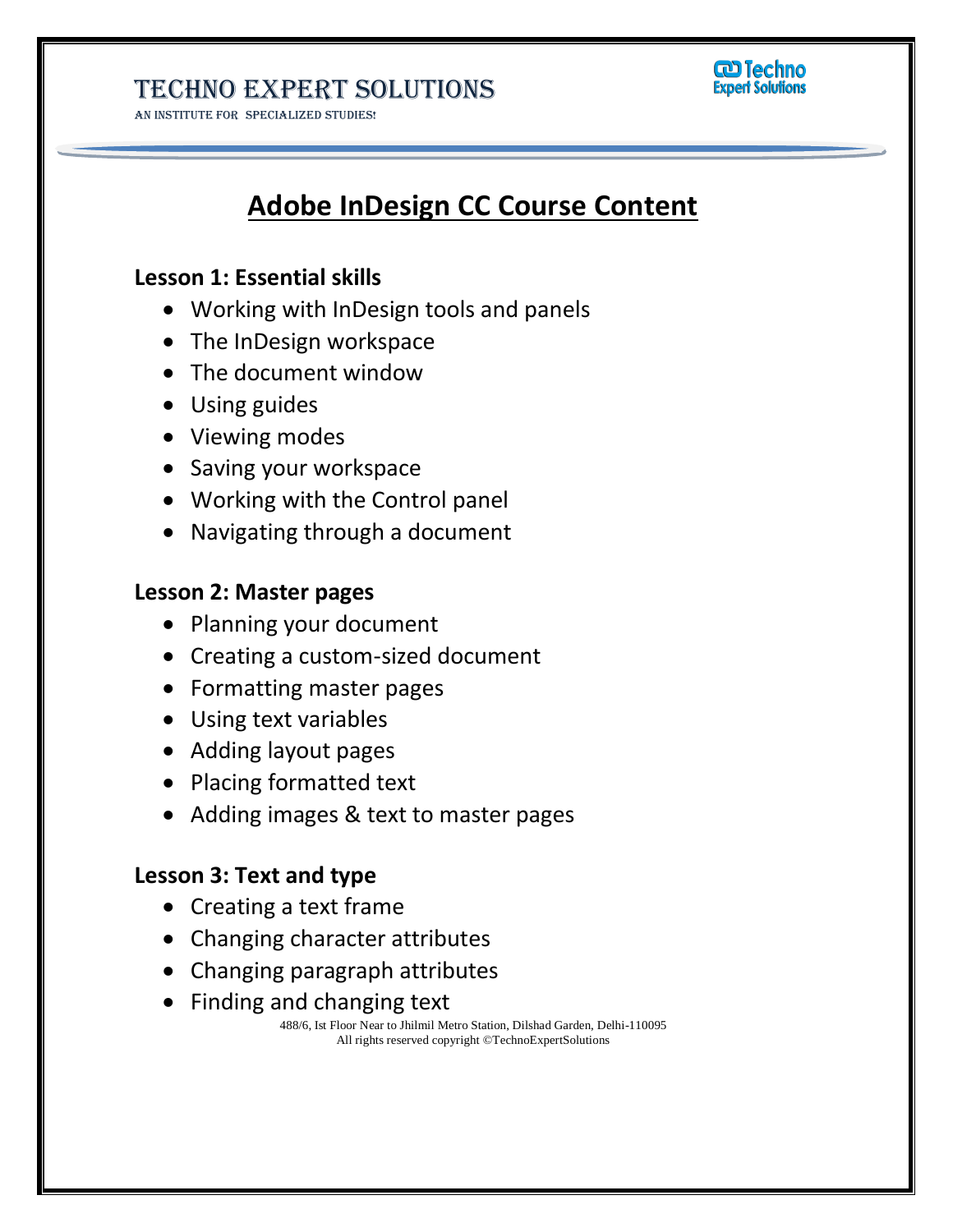AN INSTITUTE FOR SPECIALIZED STUDIES!



- Checking and correcting spelling
- Using the Glyphs panel
- Creating Glyph sets
- Flowing text and threading text between frames

### **Lesson 4: Styles Defining and applying paragraph styles**

- Defining and applying character styles
- Updating and loading styles from another document
- Organizing styles into groups
- Creating and applying object styles

### **Lesson 5: Graphics**

- How InDesign handles graphics
- Locating missing images
- The Links panel and Link badge
- Creating a graphic frame
- Adding graphics
- Repositioning graphics
- Fitting graphics to frames
- Placing multiple graphics
- Wrapping text around graphics
- Importing layered Photoshop files

### **Lesson 6: Tables**

- Creating a table
- Copying and pasting table content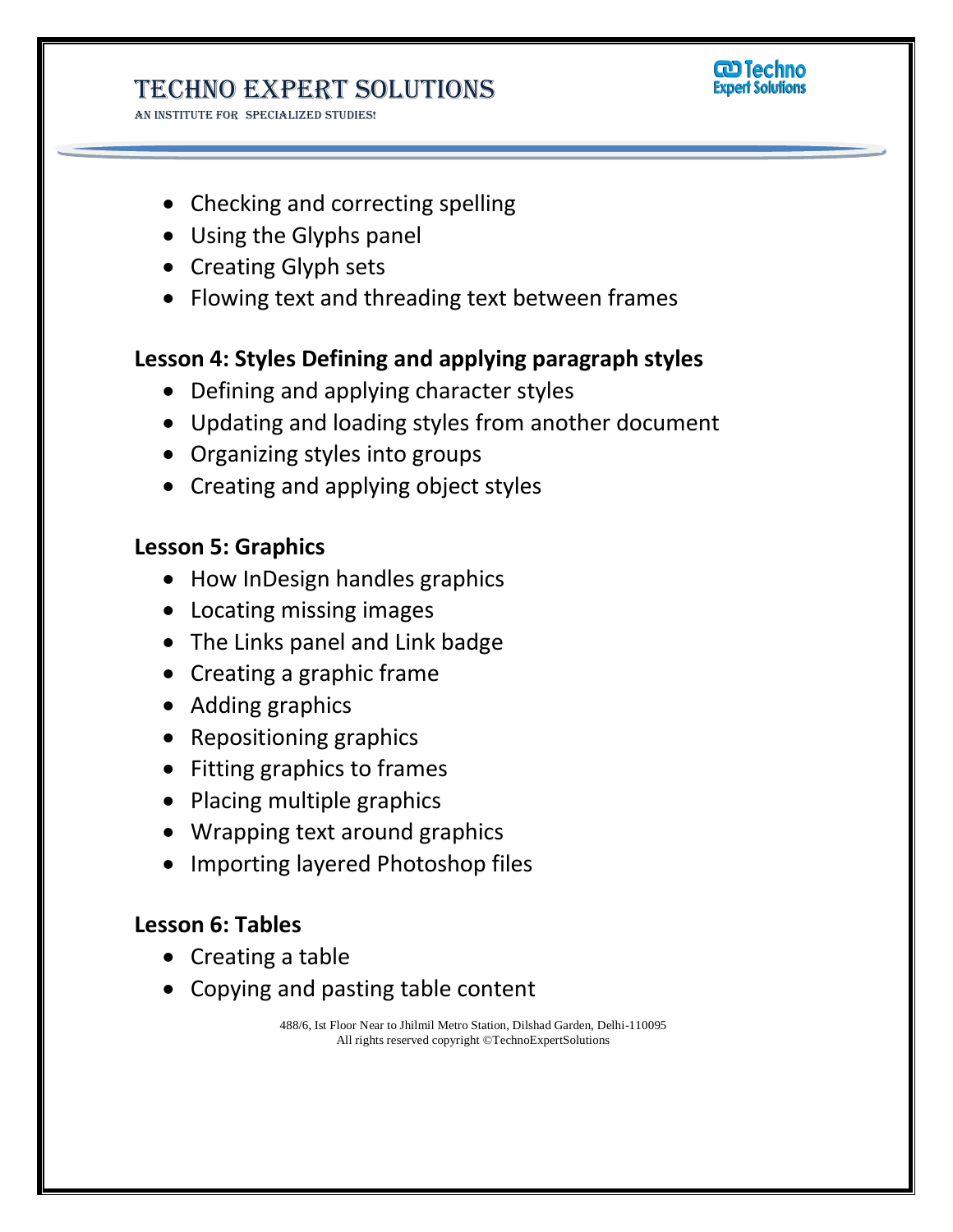AN INSTITUTE FOR SPECIALIZED STUDIES!



- Adding text to tables
- Converting tables and text
- Importing a table
- Editing table options
- Using cells
- Merging cells
- Defining columns and rows
- Using graphics in cells

#### **Lesson 7: Using color**

- Applying color to text and frames
- Creating and saving a new swatch
- Applying Live Corner Effects
- Applying strokes to text
- Creating a tint reduction
- Working with gradients
- Using the Eyedropper
- Updating and editing colors
- Using and saving spot colors

### **Lesson 8: Pre-flight, printing and pdfs**

- Package inventory
- Actual vs. effective resolution Preflight checks
- Packaging your document
- Package options